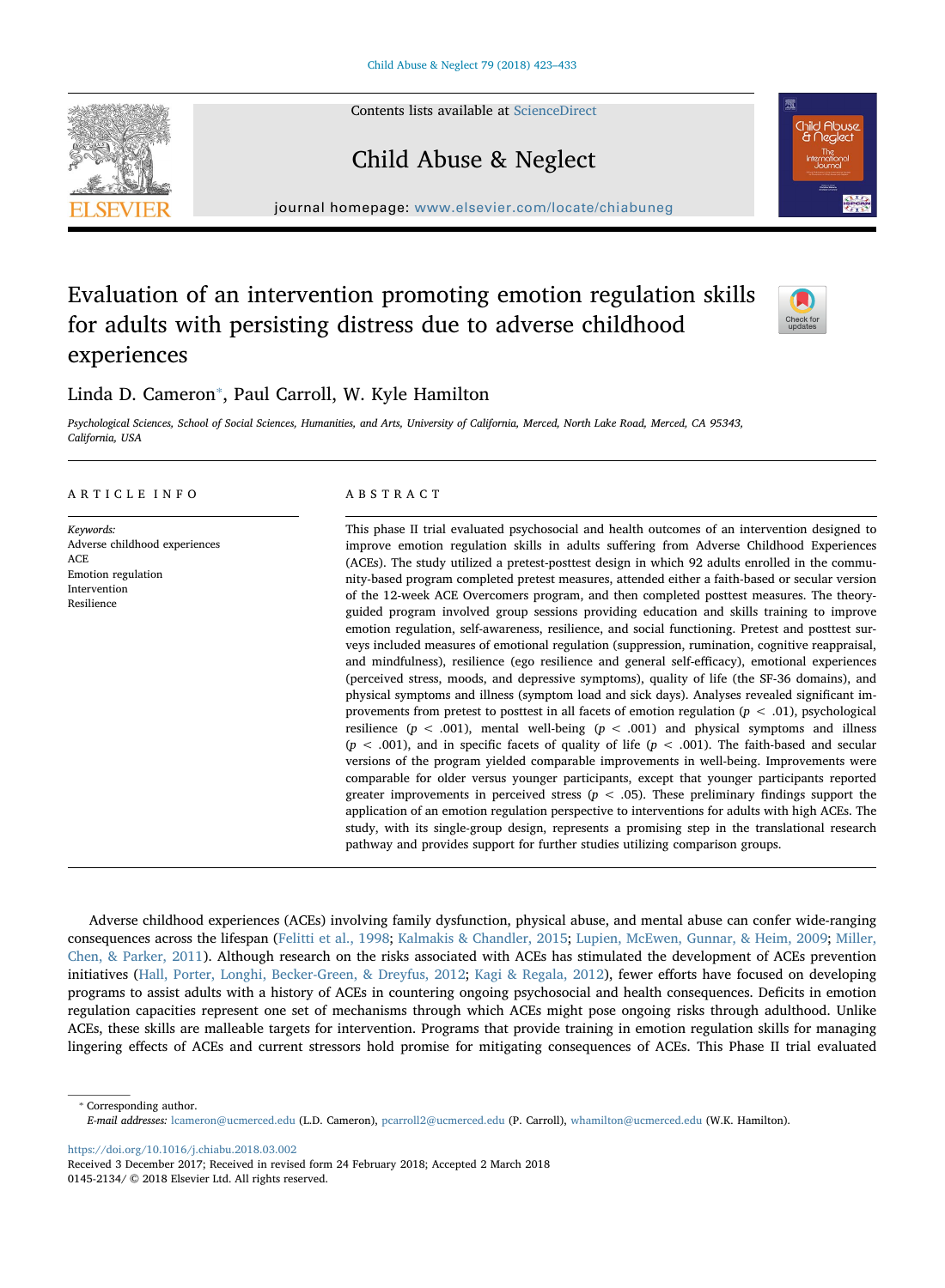changes in well-being resulting from participation in a psycho-educational program designed to improve emotion regulation skills. Specifically, the study examined changes in emotion regulation practices, resilience, quality of life, and physical health from preintervention to post-intervention for adults experiencing ongoing distress associated with ACEs.

#### 1. ACEs and their consequences over the lifespan

In seminal studies [\(Dube et al., 2001;](#page-8-0) [Felitti et al., 1998\)](#page-9-0), researchers evaluated associations between ACEs and health outcomes in large samples of Kaiser Permanente members in California. The research was guided by a theoretical model conceptualizing childhood adversity as the foundation for social, emotional, and cognitive problems, which in turn give rise to high-risk behaviors. These behaviors, along with chronic physiological stress effects, increase risks of disease, disability, and early death. Survey findings revealed high prevalence of ACEs as well as strong, dose-response relationships between ACEs and health outcomes such as diabetes, heart disease, cancers, substance abuse, pulmonary disease, depression, and premature mortality ([Anda et al., 2006;](#page-8-1) [Brown et al.,](#page-8-2) [2009;](#page-8-2) [Dube et al., 2001;](#page-8-0) [Edwards, Dube, Felitti, & Anda, 2007](#page-8-3); [Felitti et al., 1998](#page-9-0)). Further research has demonstrated similar, linear associations between ACEs and chronic diseases, emotional distress, and psychiatric disorders after controlling for socioeconomic status and other potential confounds ([McCrory, Dooley, Layte, & Kenny, 2015](#page-9-6)).

ACEs also place a substantial cost burden on the health care system. Additional lifetime costs for a child who has experienced maltreatment are estimated at over \$200,000 on average, including an estimated \$32,648 in additional childhood medical costs and another \$10,530 in additional adult medical costs ([Fang, Brown, Florence, & Mercy, 2012](#page-9-7)). With the high prevalence of ACEs, their significant health consequences, and their substantial costs to the healthcare system, there is a growing need to address the gap in research on interventions for adults suffering the consequences of ACEs.

#### 2. Emotion regulation Skills: A malleable target for intervention

As delineated by the theoretical model guiding the initial ACEs study [\(Felitti et al., 1998\)](#page-9-0), one proposed pathway linking ACEs to negative health outcomes is through emotional dysfunction and maladaptive coping with stressful events ([Poole, Dobson, & Pusch,](#page-9-8) [2017a](#page-9-8); [Salinas-Miranda et al., 2015](#page-9-9)). Sustained emotional distress can cause chronic activation of the hypothalamus-pituitaryadrenal (HPA) axis ([Kalmakis, Meyer, Chiodo, & Leung, 2015;](#page-9-10) [Paquola, Bennett, & Lagopoulos, 2016](#page-9-11); [Reading, 2006;](#page-9-12) [Woon &](#page-10-0) [Hedges, 2008\)](#page-10-0) which, in turn, can adversely affect social, cognitive and emotional development [\(Hunt, Slack, & Berger, 2017;](#page-9-13) [Lupien](#page-9-2) [et al., 2009\)](#page-9-2) while laying the foundation for increased disease susceptibility later in life [\(Miller et al., 2011\)](#page-9-3).

Deficits in social, cognitive, and emotional development induced by ACEs could hamper abilities to regulate anger, depression, and anxiety through appropriate expression and processing, cognitive reappraisal, and dispositional mindfulness ([Boyes, Hasking, &](#page-8-4) [Martin, 2016;](#page-8-4) [Whitaker et al., 2014](#page-10-1)). In a recent survey of over 500 adults, we demonstrated that higher ACEs are associated with poorer emotion regulation tendencies, including lower levels of cognitive reappraisal and mindfulness as well as higher levels of suppression and rumination ([Cameron, Hamilton, & Carroll, 2018](#page-8-5)). Further, these emotion regulation skills mediated the relationships of ACEs with poorer mental health, quality of life, and physical illness. These findings support other research suggesting that poor emotion regulation skills can undermine social, psychological, and physical well-being over the lifespan [\(Berking & Wupperman,](#page-8-6) [2012;](#page-8-6) [Gross, 2008](#page-9-14); [Kuster, Orth, & Meier, 2012](#page-9-15); Nyklíč[ek et al., 2011\)](#page-9-16). With previous interventions showing that emotion regulation skills can be learned and enhanced ([Jazaieri et al., 2014;](#page-9-17) [LeBlanc, Uzun, Pourseied, & Mohiyeddini, 2017](#page-9-18)), these skills represent promising targets for interventions aimed at reducing the deleterious consequences of ACEs.

#### 3. The ACE Overcomers program

Motivated and theoretically informed by previous ACEs research, the ACE Overcomers program [\(Lockridge, 2012b](#page-9-19), [Lockridge,](#page-9-20) [2012a](#page-9-20)) is designed to reduce the detrimental psychological, social, and health consequences of ACEs. The program provides training in emotion regulation and social skills to foster resolution of previous traumatic experiences as well as promote resilience in the face of current adversity. It focuses on improving emotional expression and processing [\(Cameron & Jago, 2008](#page-8-7)), mindfulness ([Brown &](#page-8-8) [Ryan, 2003](#page-8-8)), resilience ([Fredrickson, Tugade, Waugh, & Larkin, 2003\)](#page-9-21), and problem-solving techniques ([Blanchard-Fields, 2007\)](#page-8-9). The program's principles and contents are consistent with those used in evidence-based interventions developed for other populations, including women with breast cancer, individuals with anxiety or depression, and adults facing challenging life experiences ([Cameron, Booth, Schlatter, Ziginskas, & Harman, 2007;](#page-8-10) [Giese-Davis et al., 2002;](#page-9-22) [Hofmann, Sawyer, Witt, & Oh, 2010](#page-9-23)).

The 12-week program involves weekly group sessions with skills training offered through lectures and homework assignments. Participants attend either a faith-based or secular version of the program; they are generally equivalent and differ primarily in the references to biblical verses and prayer in the former and references to philosophical quotes in the latter.

The primary aims of this Phase II trial were to gather initial data on feasibility; program fidelity; and pretest-posttest changes in emotion management skills and quality of life. Pretest-posttest designs can be used effectively to gather critical information about feasibility including potential benefits, effect sizes, and unexpected negative consequences of interventions that can inform larger, randomized controlled trials (e.g., [Brothers, Yang, Strunk, & Andersen, 2011\)](#page-8-11). We recruited program participants to complete measures of emotion regulation skills, psychological well-being, physical health, and quality of life at the start (baseline) and after the end of the program (follow-up). We predicted that participants would show improvements in all skills and indices of well-being from baseline to follow-up. We also tested whether these changes differed for those completing the faith-based versus secular programs. Finally, we conducted a process evaluation to evaluate fidelity in program implementation.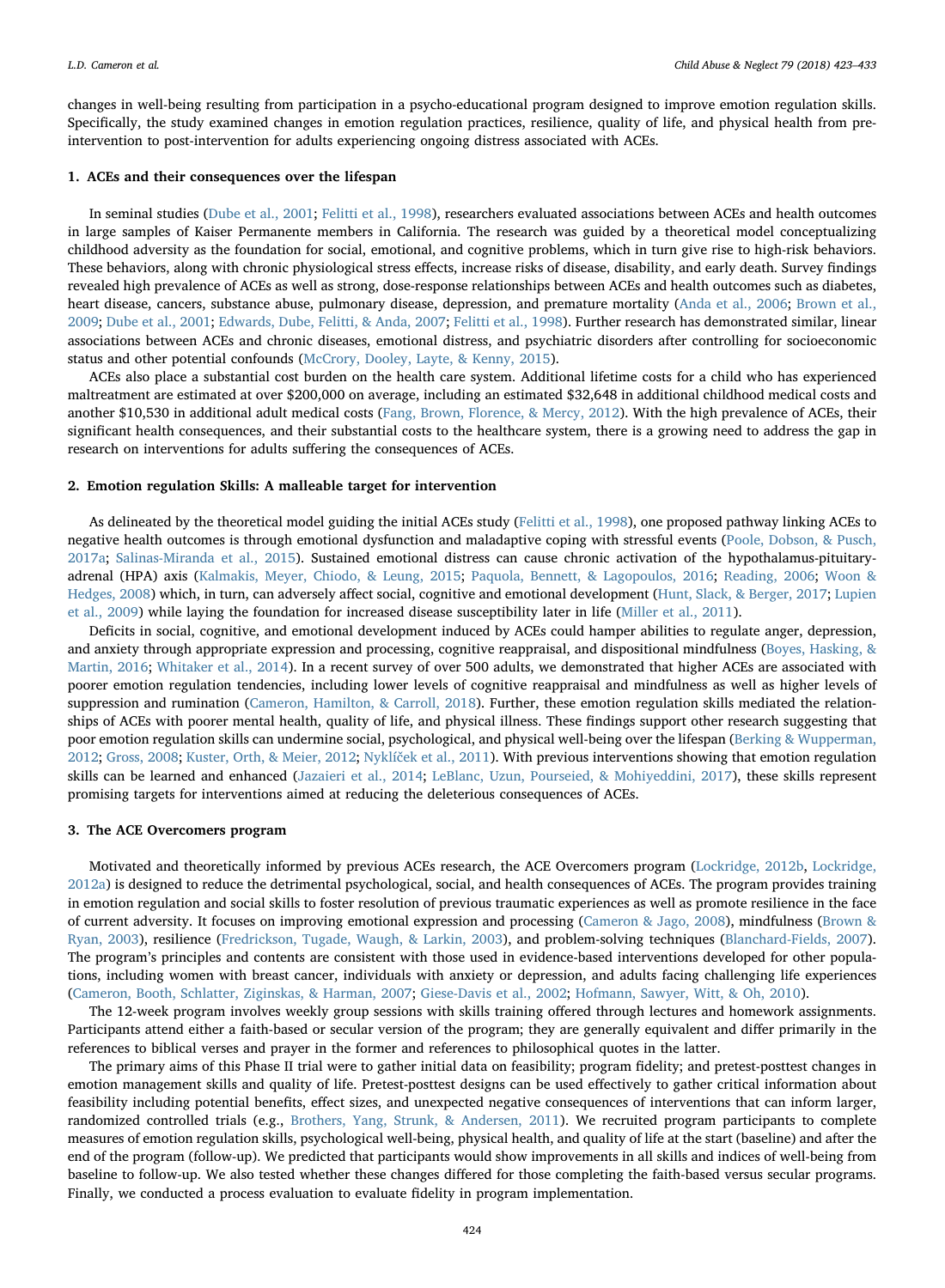#### <span id="page-2-0"></span>Table 1

Overview and Underlying Principles of the ACE Overcomers Program Sessions.

|     | Overview of the 12 Sessions                                                      | <b>Underlying Principles</b>                                   |
|-----|----------------------------------------------------------------------------------|----------------------------------------------------------------|
| 1.  | Introducing the ACE Study: Understanding the Effects of Abuse & Dysfunction, ACE | Metacognitive reappraisal of self and life in light of the ACE |
|     | Survey                                                                           | Study                                                          |
| 2.  | How We Respond to ACEs                                                           | Understanding the physical and mental effects of stress.       |
| 3.  | Overcoming Poor Self-Talk                                                        | Overcoming rumination                                          |
| 4.  | Keys to Retrain the Brain                                                        | Calming the threat response, emotion regulation                |
| 5.  | Gaining Control of Your Life (False Control vs. True Control)                    | Self-awareness                                                 |
| 6.  | Origin of Many Mind-Body-Spirit Illnesses                                        | Reducing anxiety, self-soothing                                |
| 7.  | Overcoming Emotional Impotence (Gaining Strength to Meet Life's Challenges)      | Self-efficacy                                                  |
| 8.  | <b>Brain Plasticity</b>                                                          | Hopefulness                                                    |
| 9.  | Grieving Your Loss without Self-Pity - Overcoming Depression Equation            | Emotion regulation                                             |
| 10. | Steps to Healing the Wounds of Life                                              | Reframing the difficulties of life, self-reflection            |
| 11. | Strategies to Strengthen Your Soul and Spirit + Strategy Worksheets              | Self-efficacy                                                  |
| 12. | Learning Relational Skills - Building the Capacity to Connect                    | Social functioning                                             |

As a secondary aim, we tested whether improvements in outcomes varied by age. Part of the design of the ACE Overcomers program is to appeal to adults across the age spectrum. Emotion regulation skills improve naturally with age [\(Ong, Bergeman,](#page-9-24) [Bisconti, & Wallace, 2006\)](#page-9-24), yet whether the ability to change these skills through a short-term intervention or the effects of skills development on well-being improve or diminish in older age remains unexplored.

#### 4. Method

#### 4.1. Study overview and design

The study was conducted from September 2013 to May 2015 with the faith-based and secular versions of the ACE Overcomers program each offered four times over this period. One-half of the programs began in September and the other half began in January in order to counterbalance potential seasonal changes in mental and physical well-being from fall to winter versus winter to spring. For the process evaluation, researchers attended the sessions to monitor the delivery of program contents. For the evaluation of psychosocial and health outcomes, we recruited program participants into a Phase II trial utilizing a single-group, pretest-posttest design to evaluate changes in psychological well-being, physical health indices, and quality of life from the program's onset to after its completion 12 weeks later. The university's Institutional Review Board approved this study.

#### 4.2. ACE Overcomers program

The director and developer of the ACE Overcomers program conducted all sessions in accordance with the instructor manuals ([Lockridge, 2012a](#page-9-20), [2012b](#page-9-19)). [Table 1](#page-2-0) presents the topics and underlying principles of the 12 weekly, two-hour sessions. The program begins with a presentation of findings from ACEs research ([Dube et al., 2001;](#page-8-0) [Felitti et al., 1998](#page-9-0)) to enable participants to understand how abuse, neglect, and household dysfunction has affected them physiologically, emotionally, and psychologically. In Sessions 1 and 2, the facilitator discusses how the study findings provide insight into why people choose risky health behaviors and have difficulty regulating their emotions. This discussion provides a foundation for metacognitive self-examination that allows participants to reflect on themselves and others without judgment in ways that can begin to alleviate negative emotions such as guilt, anger, and shame. Subsequent sessions build upon this self-examination with concrete steps aimed at remediating the effects of childhood trauma. Participants learn skills for improving emotion regulation, self-awareness, resilience and self-efficacy, and social functioning. In addition to attending the 12 sessions, participants received a workbook providing summaries of the weekly lessons and homework assignments. For the faith-based version, the sessions and workbook chapters use biblical verses to support the lessons and points. For the secular version, the sessions and workbook chapters include quotations from well-known scientists, scholars, and philosophers to support the lessons and points. Otherwise, the two versions are equivalent in the material provided and discussed.

## 4.3. Process evaluation

Program integrity was assessed through a process evaluation. Trained research assistants attended program sessions and, using a list of the protocol topics and key points, checked whether or not they were covered. An evaluation was completed for 64 (67%) of the 96 sessions (12 sessions of the four faith-based programs and the four secular programs), with evaluations completed for all 12 sessions of the faith-based and secular programs. Analyses of the evaluation checklists revealed that over 98% of the topics and key points were sufficiently covered. The few exceptions occurred when discussions of a particular topic ran long or when the facilitator asked participants to read a certain section of the workbook on their own in the interest of time. These independent observations confirmed that the program was delivered as manualized.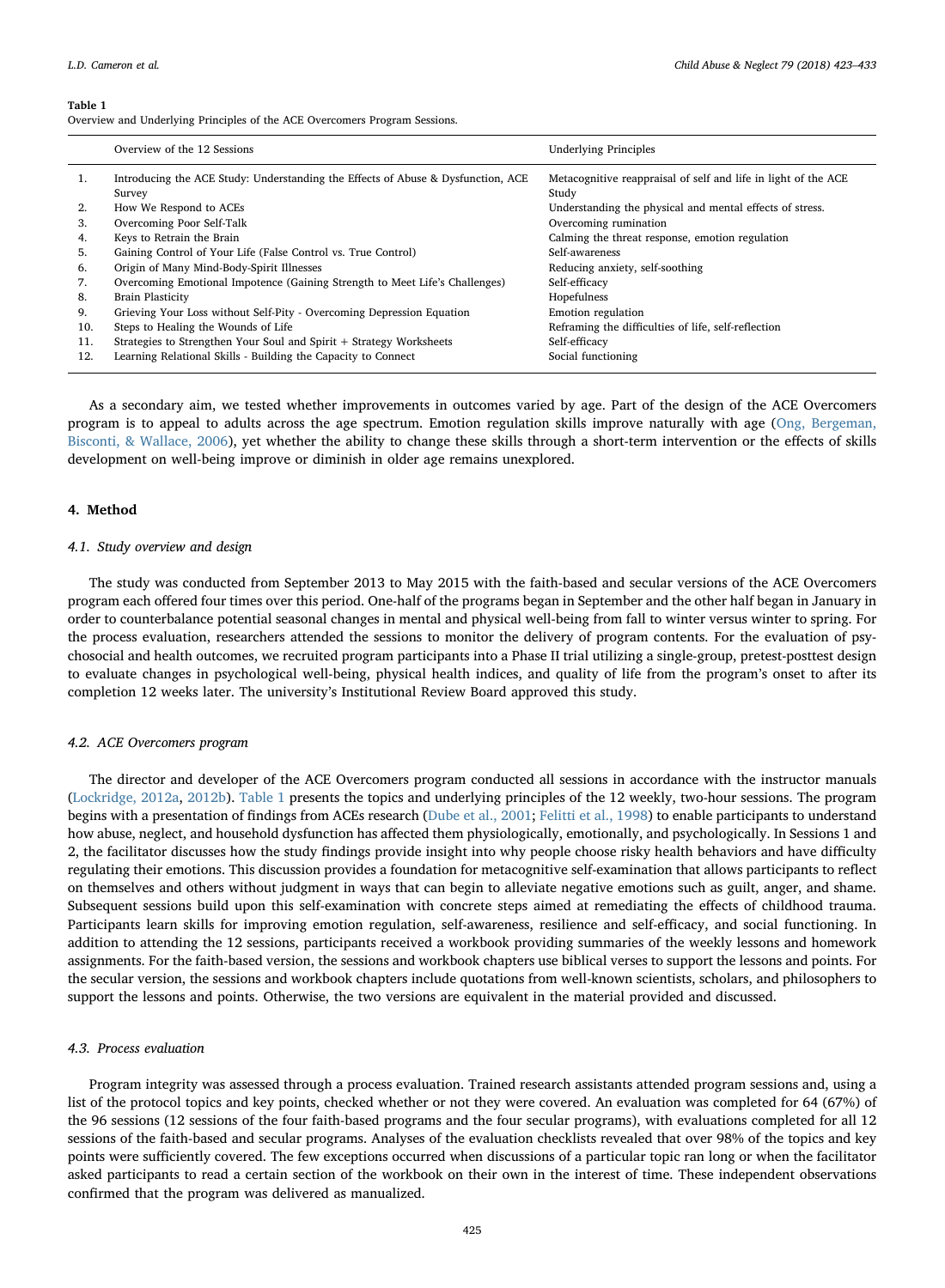<span id="page-3-0"></span>

Fig. 1. Participant flow from study recruitment to the final sample.

#### 4.4. Outcome evaluation participants

The sample included adults who participated in the ACE Overcomers program, which was offered free of charge and advertised through radio, newspaper, and other media to attract interested individuals from local communities. All 292 individuals who enrolled in the ACE Overcomers program were invited to take part in the study at the time of enrollment, and 92 consented to participation (see [Fig. 1\)](#page-3-0). These 70 women and 22 men ranged in age from 18 to 75 ( $M = 47.06$ ,  $SD = 14.52$ ) and identified their ethnicities as non-Hispanic White (59%), Hispanic (36%), or Other (5%). Over half of the participants were married (55%, with 28% widowed/ divorced and 17% never married) and not employed (54%, with 19% employed part-time and 27% employed full-time). In terms of physical health, 70% reported one or more chronic health conditions such as diabetes or heart disease and an additional 11% reported having the cardiac risk conditions of hypertension or high cholesterol. The self-reported illness rates tended to be higher than the average rates for adults in the region. For example, rates for the sample versus regional population are 40% versus 28% for high blood pressure; 15% versus 12% for diabetes; and 19% versus 9% for asthma ([Meng, Ahman, & Pickett, 2015](#page-9-25)). Participants tended to report high ACE scores (Median  $= 5$ , Mode  $= 6$ ); 85% reported 2 or more ACEs, 54% reported 4 or more ACEs, and 33% reported 7 or more ACEs. Overall, 65% of the study participants attended the faith-based version of the program and 35% attended the secular version. These proportions approximate the proportions of the 292 program enrollees who selected the faith-based program (69%) versus the secular program (31%).

A total of 59 participants (64%) completed the follow-up survey; 20 (22%) dropped out of the ACE Overcomers program prior to its completion, 7 (8%) could not be reached by phone and their surveys were returned undelivered; and 6 (7%) failed to return the follow-up survey. Those who completed the follow-up survey did not differ from those who either dropped out of the program or did not complete the follow-up survey on any demographic characteristics, ACE scores, or outcome measures assessed at baseline, with the exception of age: Those who completed the follow-up survey tended to be older on average relative to those who did not;  $M = 50.96$  versus  $M = 39.66$ ,  $F(1,90) = 13.22$ ,  $p < .01$ .

### 4.5. Procedure

Participants provided informed consent and then completed a baseline survey that included the ACE questionnaire and measures of emotion regulation tendencies (emotional suppression, rumination, cognitive reappraisal, and mindfulness), self-efficacy (ego resilience and general self-efficacy), emotional experiences (perceived stress, negative and positive moods, and depressive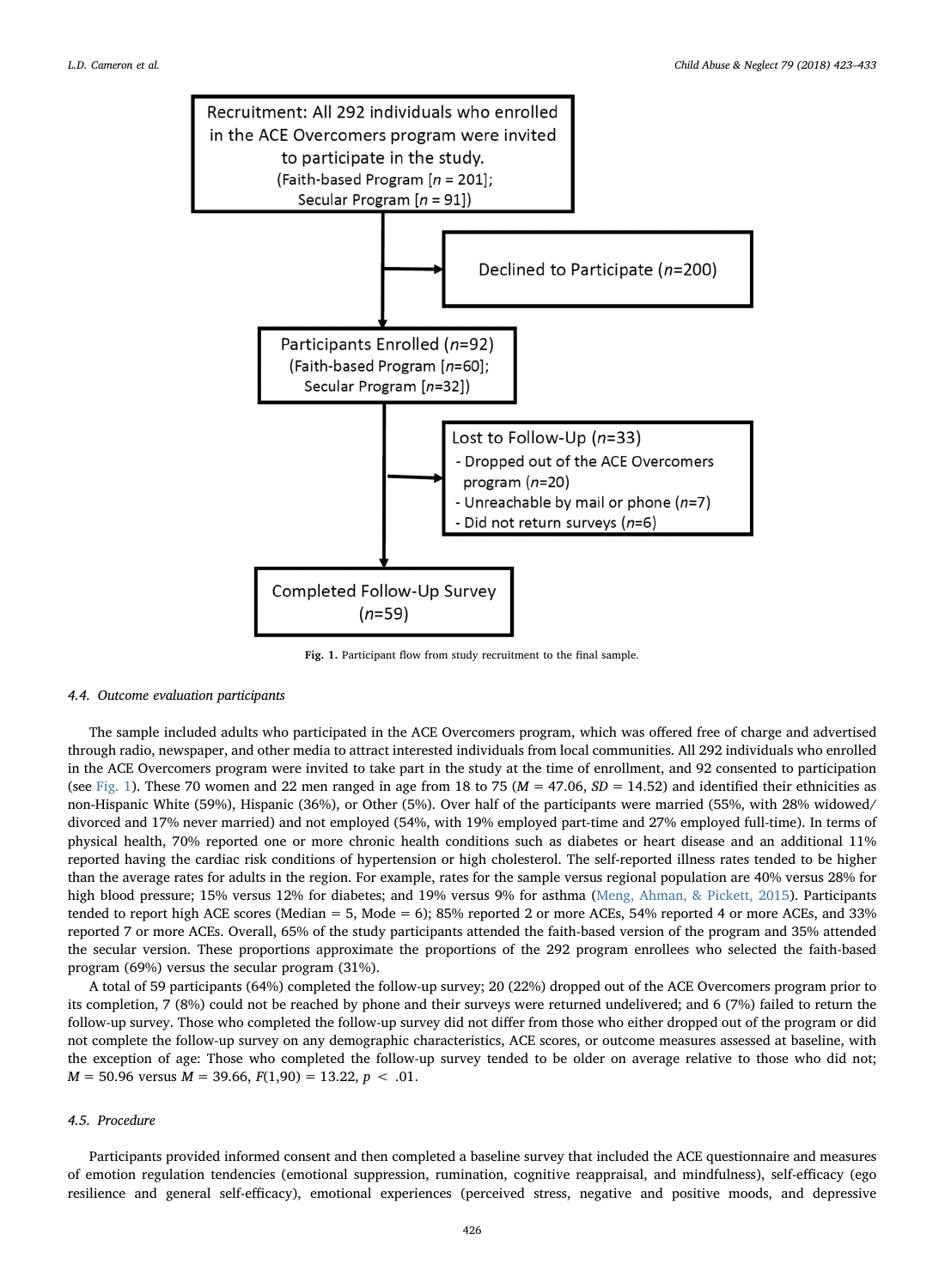symptoms), quality of life, and physical health (symptom load and sick days). Participants attended the 12-week program and at the first session received workbooks with summaries of the 12 weekly lessons. After the final session, participants completed a follow-up survey that included all baseline measures except for the ACE questionnaire. The baseline and follow-up surveys were mailed to participants or, for a few participants, distributed by a research assistant at the end of the final program session. Surveys were not completed during program sessions. Participants were assured the study was being conducted independently from the ACE Overcomers program and that individual data would not be shared with ACE Overcomers personnel. Participants received \$15 gift cards after returning each questionnaire as a token of appreciation for their contributions to the study.

## 4.6. Measures

Unless otherwise noted, all measure scores reflect averages of item ratings. All internal consistency statistics are Cronbach's α calculated using the baseline item ratings provided by the study participants.

#### 4.6.1. Adverse Childhood Experiences

The Ace Score Calculator (10-qacecalc.pdf; [Adverse Childhood Experiences Study, 2017](#page-8-12)) is a 10-item measure of the number of adverse childhood experiences prior to age 18. The items assess whether or not (yes or no) the respondent had any experiences of abuse, neglect, and household dysfunction. The yes responses were tallied to generate scores ranging from 0 to 10. The measure demonstrates good test-retest reliability in adult populations with no evidence of significant bias in retrospective assessment ([Dube,](#page-8-13) [Williamson, Thompson, Felitti, & Anda, 2004;](#page-8-13) [Hardt, Vellaisamy, & Schoon, 2010](#page-9-26)).

#### 4.6.2. Emotional suppression

The Courtauld Emotional Control Scale [\(Watson & Greer, 1983\)](#page-10-2) was used to assess tendencies to suppress negative emotions, It includes 7-item subscales assessing tendencies to suppress anxiety, e.g., "When I feel afraid (worried), I bottle it up;" anger, e.g., "When I feel angry (very annoyed), I hide my annoyance;" and depression, e.g., "When I feel unhappy (miserable), I keep quiet." Ratings ranged from 1 (almost never) to 4 (almost always). Internal consistency was high in the present study;  $\alpha = 0.92$ .

## 4.6.3. Rumination

The rumination short form of the Rumination and Reflections Questionnaire (RRQ; [Trapnell, 1997](#page-9-27); [Trapnell & Campbell, 1999](#page-10-3)) was used to assess tendencies to ruminate over negative experiences (e.g., "I tend to ruminate or dwell over things that happen to me for a really long time afterward."). The six items were rated from 1 (strongly disagree) to 5 (strongly agree);  $α = 0.86$ .

#### 4.6.4. Cognitive reappraisal

The reappraisal subscale of the Emotion Regulation Questionnaire ([Gross & John, 2003\)](#page-9-28) was used to assess tendencies to cognitively reframe potentially stressful or negative experiences in more positive and optimistic ways (e.g., "When I'm faced with a stressful situation, I make myself think about it in a way that helps me stay calm.") The six items were rated from strongly disagree (1) to strongly agree (7);  $\alpha = 0.89$ .

#### 4.6.5. Mindfulness

The Mindful Attention Awareness Scale (MAAS; [Brown & Ryan, 2003](#page-8-8)) was used to assess tendencies to be attentive to and aware of experiences in everyday life. The 15 items (e.g., "I find it difficult to stay focused on what's happening in the present", which is reverse-scored) were rated from 1 (almost always) to 6 (almost never). Ratings were combined so that higher scores reflect greater mindfulness tendencies;  $\alpha = 0.90$ .

## 4.6.6. Resilience

We used the Ego Resilience 89 ([Block & Kremen, 1996;](#page-8-14) [Caldwell & Shaver, 2012](#page-8-15)), to assess abilities to respond flexibly to challenging and shifting situations. The 14 items (e.g., "I quickly get over and recover when startled", "I enjoy dealing with new and unusual situations") were rated from 1 (does not apply at all) to 4 (applies very strongly);  $\alpha = 0.80$ .

#### 4.6.7. General self-efficacy

We used the General Self-Efficacy Survey [\(Schwarzer & Jerusalem, 1995\)](#page-9-29) to assess perceived competence in coping with stressful life events and novel or difficult tasks. This characteristic contributes to resiliency through facilitating goal-setting, investment of effort, persistence, and recovery from setbacks. The 10 items (e.g., "I can always manage to solve difficult problems if I try hard enough;" "I am confident that I could deal efficiently with unexpected events") were rated from 1 (not at all true) to 4 (exactly true);  $\alpha = 0.88$ .

# 4.6.8. Perceived stress

The 10-item Perceived Stress Scale ([Cohen, Kamarck, & Mermelstein, 1983\)](#page-8-16) was used to assess stress levels in the prior week (e.g., "In the past week, how often have you felt unable to control the important things in your life?"). Responses ranged from 1 (not at all) to 5 (very often);  $\alpha = 0.86$ .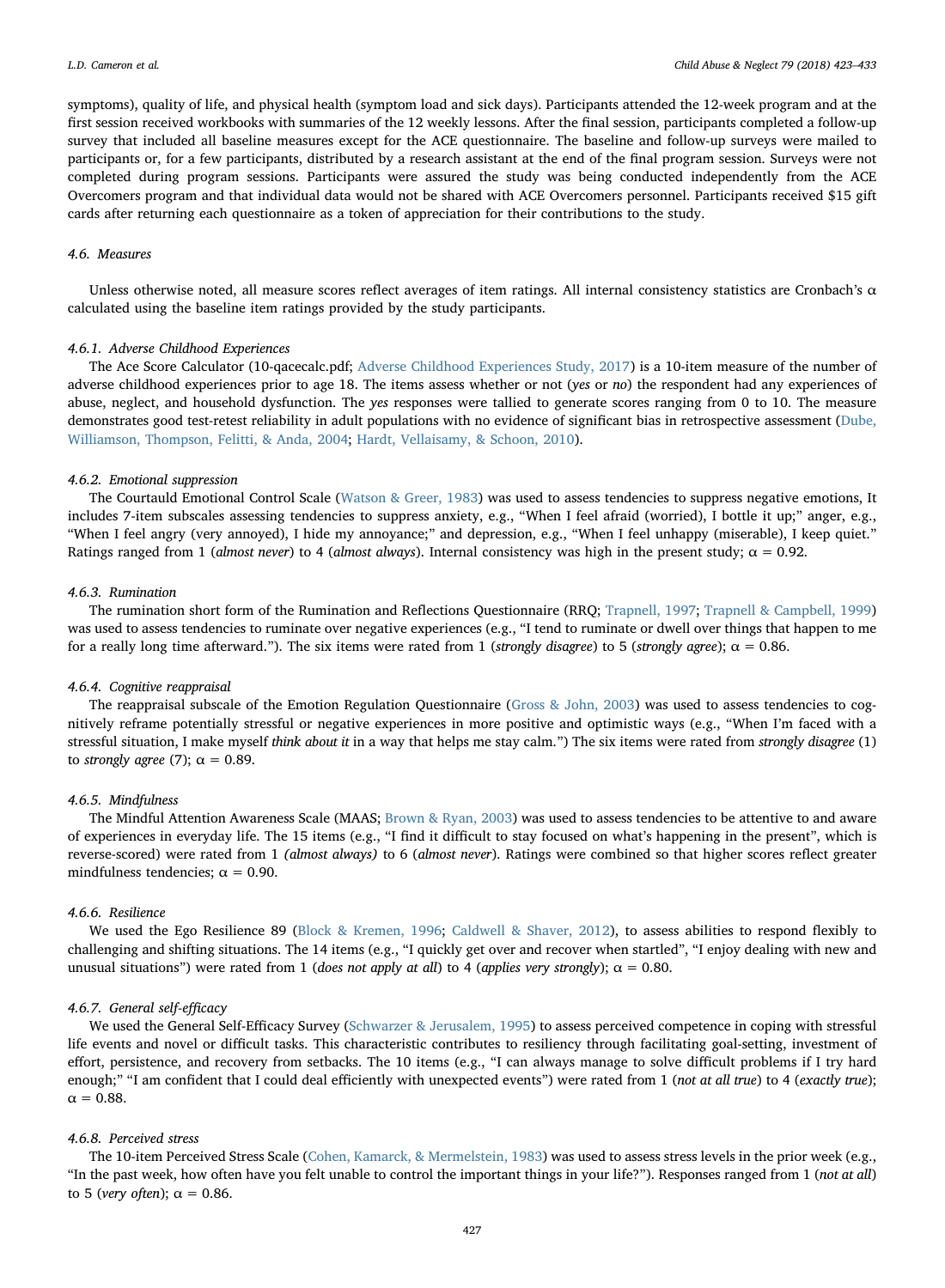### 4.6.9. Negative and positive moods

The Modified Differential Emotions Scale ([Fredrickson et al., 2003\)](#page-9-21) was used to measure mood states over the past week. Participants rated their experiences of each of 18 emotions in the past week from 0 (not at all) to 4 (extremely). The Negative Emotions subscale consists of anger, contempt, disgust, embarrassment, fear, guilt, sadness, and shame;  $\alpha = 0.85$ . The Positive Emotions subscale consists of amusement, awe, compassion, contentment, gratitude, hope, interest, joy, love, and pride;  $\alpha = 0.89$ .

#### 4.6.10. Depressive symptoms

The 11-item version of the Centre for Epidemiological Studies Depression Scale (Radloff[, 1977](#page-9-30)) was used to assess depressive symptoms. The items (e.g., 'I feel depressed', 'I feel sad') were rated from 0 (rarely or none of the time), to 3 (most or all of the time);  $\alpha = 0.89$ .

#### 4.6.11. Quality of Life

The Short Form 36 (SF 36) measure was administered to assess mental and physical quality of life ([Ware & Sherbourne, 1992;](#page-10-4) [Ware, 2004\)](#page-10-5). The 36-item measure includes eight subscales: vitality, mental health, role limitations due to mental health, social functioning, physical functioning, role limitations due to physical health, bodily pain, and general health. The first four subscales comprise the mental health subscales while the last four subscales comprise the physical health subscales. Each subscale contains 2 to 10 items, each rated using Likert scales. Subscale scores range from 1 to 100, with higher scores reflecting better quality of life.

#### 4.6.12. Symptom load

A checklist of somatic complaints, adapted from the Health Appraisal Questionnaire [\(Felitti et al., 1998\)](#page-9-0) included 17 common symptoms (e.g., episodes of fast heart beats or skipped beats, stomach pains, pain or swelling in your joints) rated from 1 (not at all) to 4 (a lot);  $\alpha = 0.85$ .

#### 4.6.13. Sick days

Using an established measure ([Cameron & Nicholls, 1998](#page-8-17)), participants were first asked, "In the past three months, how many illnesses (colds, flus, bouts of migraines or asthma, any illness) have you had?" Participants gave free responses in the space provided. They were then asked, "In the past three months, about how many days altogether have you been sick? That is, how many days altogether were you sick with the illnesses you referred to in the previous question?" Participants wrote in the number in the response term, "\_\_\_ days". Responses ranged from 0 to 90.

# 4.7. Statistical analyses

To test predictions that participants would exhibit improvements from baseline to follow-up in all measured outcomes, we first conducted repeated measures Multivariate Analyses of Variance (MANOVAs) with each of five sets of dependent variables: emotion regulation tendencies, resilience, mental well-being, quality of life, and physical illness. [Table 2](#page-6-0) show the measures included within each set. Each MANOVA included Time (baseline versus follow-up) as a repeated measure, and a MANOVA showing significant Time effects overall was followed up with individual repeated measures ANOVAs for each individual measure. Tests of the assumptions of normality, outliers, absence of multicollinearity, and sphericity revealed the following violations of assumptions. First, SF-36 physical functioning scores and sick days at both time points exhibited significant skew; the values were therefore log-transformed for the statistical analyses. Second, the assumption of sphericity was violated in the MANOVA analyses of the emotion regulation measures, the emotional experiences measures, and the SF-36 quality of life measures. We therefore applied Greenhouse-Geisser corrections in these analyses.

We conducted additional MANOVAs with each of the five sets of dependent measures in which we included choice of program as a between-subjects variable to test whether changes from pretest to posttest differed for participants in the faith-based program versus those in the secular program. Finally, we conducted additional MANOVAs and, when significant, repeated measures ANOVAs with age group as a between-subjects variable to test whether the changes from baseline to follow-up in outcomes differed for younger adults (18–49 years old; 50% of the sample) and older adults (50–78 years old; 50% of the sample). Greenhouse-Geisser corrections were again applied in the analyses of the emotion regulation measures, the emotional experiences measures, and the SF-36 quality of life measures.

#### 5. Results

## 5.1. Changes in outcomes from baseline to follow-up

The MANOVAs on emotion regulation tendencies revealed a significant Time effect;  $F(1, 55) = 25.27$ ,  $p < .0005$ ,  $\eta_p^2 = 0.32$ , observed power = 0.99. As shown in [Table 2](#page-6-0), repeated measures ANOVAs revealed significant improvements in all four emotionregulation tendencies, showing decreases in emotional suppression and rumination as well as increases in cognitive reappraisal and mindfulness. The estimated effect sizes ranged from moderate ( $\eta_p^2 > 0.09$ ) to large ( $\eta_p^2 > 0.25$ ).

For the resilience measures, the MANOVA also yielded a significant Time effect overall;  $F(1, 55) = 23.33, p < .0005, \eta_p^2 = 0.30,$ observed power = 0.99. The repeated measures ANOVAs showed that participants exhibited moderate to large improvements in both ego resilience and general self-efficacy.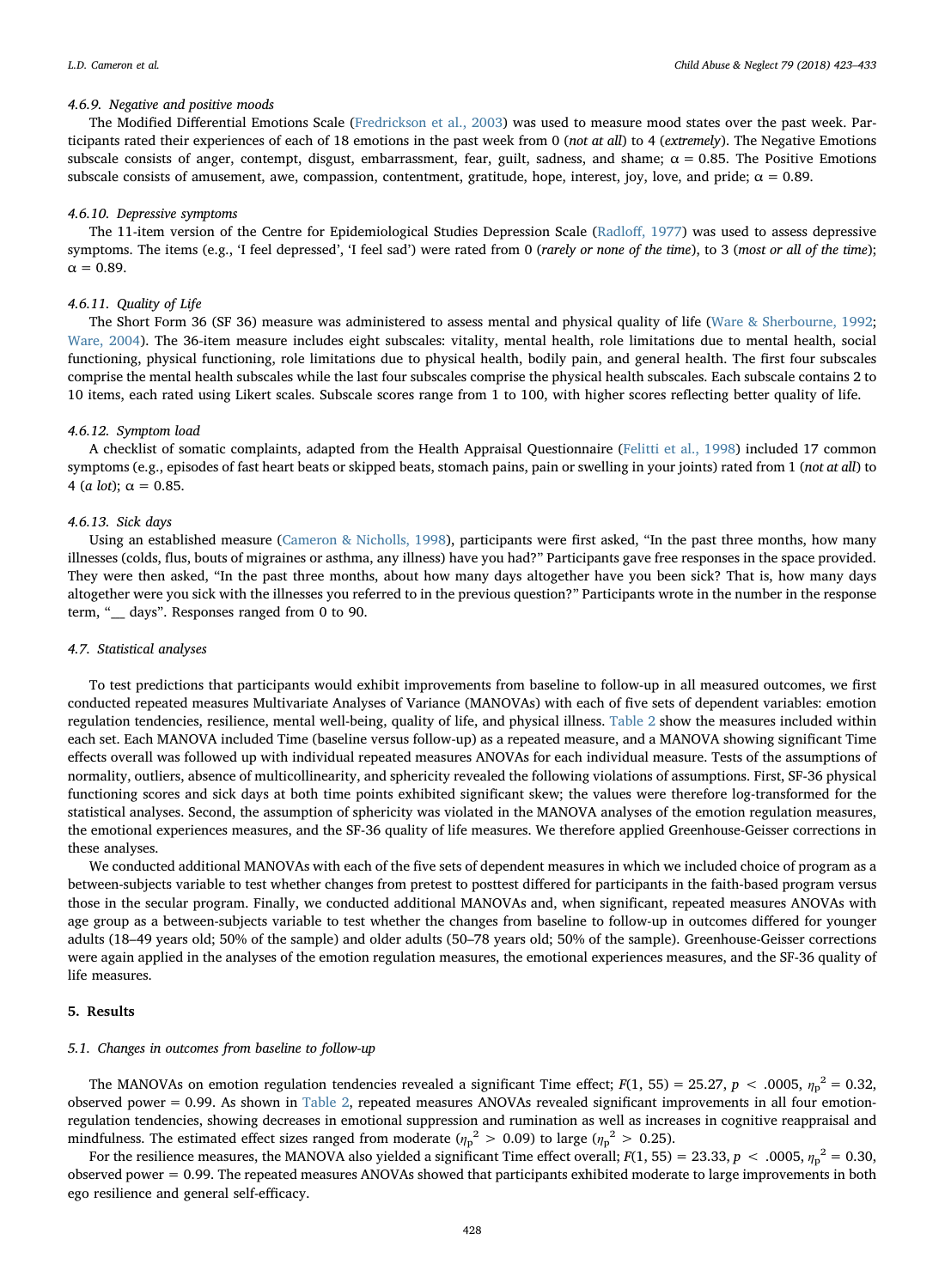#### <span id="page-6-0"></span>Table 2

Changes in Emotion Regulation Tendencies, Resilience, Mental Well-Being, Quality of Life, and Physical Symptoms and Illness from Baseline to Post-Intervention Three Months Later.

| Outcome                       | <b>Baseline</b><br>M(SD) | Post-Intervention<br>M(SD) | $\boldsymbol{F}$ | $\boldsymbol{p}$ | $\eta_{\rm p}^{\ \ 2}$ | Observed Power |
|-------------------------------|--------------------------|----------------------------|------------------|------------------|------------------------|----------------|
| <b>Emotion Regulation</b>     |                          |                            |                  |                  |                        |                |
| Suppression                   | 2.43(0.55)               | 2.24(0.52)                 | 10.07            | .002             | 0.15                   | 0.88           |
| Rumination                    | 3.50(0.86)               | 2.98(0.95)                 | 30.10            | .0001            | 0.30                   | 0.99           |
| Cognitive Reappraisal         | 4.66(1.22)               | 5.02(1.19)                 | 5.86             | .019             | 0.10                   | 0.66           |
| Mindfulness                   | 3.74(0.97)               | 4.11(0.96)                 | 12.43            | .001             | 0.18                   | 0.93           |
| Resilience                    |                          |                            |                  |                  |                        |                |
| Ego Resilience                | 2.83(0.47)               | 3.02(0.44)                 | 19.59            | .0005            | 0.26                   | 0.99           |
| General Self-Efficacy         | 2.81(0.55)               | 3.01(0.53)                 | 14.64            | .0005            | 0.21                   | 0.96           |
| <b>Emotional Experiences</b>  |                          |                            |                  |                  |                        |                |
| Perceived Stress              | 2.86(0.81)               | 2.55(0.78)                 | 10.35            | .002             | 0.15                   | 0.81           |
| Negative Mood                 | 2.41(0.86)               | 1.96(0.69)                 | 23.94            | .0005            | 0.30                   | 0.99           |
| Positive Mood                 | 3.15(0.88)               | 3.42(0.87)                 | 12.64            | .001             | 0.18                   | 0.94           |
| Depressive Symptoms           | 2.11 (0.72)              | 1.88(0.66)                 | 10.35            | .002             | 0.15                   | 0.89           |
| SF-36 Quality of Life         |                          |                            |                  |                  |                        |                |
| Vitality                      | 44.56 (27.11)            | 52.72 (26.56)              | 6.77             | .012             | 0.11                   | 0.73           |
| <b>Emotional Well-being</b>   | 56.70 (24.21)            | 65.58 (23.45)              | 11.75            | .001             | 0.17                   | 0.92           |
| Role Limitations from         | 49.40 (46.27)            | 71.43 (39.91)              | 14.85            | .0005            | 0.21                   | 0.97           |
| <b>Emotional Problems</b>     |                          |                            |                  |                  |                        |                |
| Social Functioning            | 65.09 (30.05)            | 69.39 (28.69)              | 1.08             | .304             | 0.02                   | 0.18           |
| <b>Physical Functioning</b>   | 74.51 (24.92)            | 76.21 (24.21)              | 0.19             | .665             | 0.00                   | 0.07           |
| Role Limitations from         | 61.54 (43.03)            | 63.46 (40.02)              | 0.80             | .373             | 0.01                   | 0.14           |
| Physical Health               |                          |                            |                  |                  |                        |                |
| Pain                          | 63.02 (26.81)            | 66.34 (27.46)              | 1.34             | .251             | 0.02                   | 0.32           |
| General Health                | 62.60 (25.05)            | 67.72 (25.55)              | 4.61             | .036             | 0.08                   | 0.56           |
| Physical Symptoms and Illness |                          |                            |                  |                  |                        |                |
| Symptom Load                  | 2.10(0.68)               | 1.87(0.66)                 | 9.60             | .003             | 0.14                   | 0.86           |
| Sick Days                     | 12.31 (20.22)            | 7.94 (14.92)               | 6.63             | .013             | 0.12                   | 0.71           |

Note: For SF-36 subscales, higher scores reflect better well-being. For SF-36 Physical Functioning and Sick Days, analyses were conducted on the log-transformed values but, to facilitate interpretation, the values reported here are the untransformed means and standard deviations.

The MANOVA of measures assessing mental well-being also revealed a large Time effect,  $F(1, 57) = 24.40$ ,  $p < .0005$ ,  $\eta_p^2$  = 0.30, observed power = 0.99. The repeated measures analyses revealed decreases in perceived stress and negative mood, increases in positive mood, and decreases in depressive symptoms from baseline to post-intervention.

In terms of quality of life, A MANOVA of the eight SF-36 subscales resulted in a significant Time effect;  $F(1, 54) = 11.71$ ,  $p = .001$ ,  $\eta_p^2 = 0.18$ , observed power = 0.92. Repeated measures ANOVAs showed that participants exhibited moderate improvements in four of the SF 36 subscales: Vitality, emotional well-being, role limitations due to emotional problems, and perceived general health. Changes from baseline to post-intervention in social functioning, physical functioning, role limitations from physical health, and pain were not significant.

Finally, the Time effect in the MANOVA of the physical symptoms and illness measures was significant,  $F(1, 47) = 11.77$ ,  $p = .001$ ,  $\eta_p^2 = 0.20$ , observed power = 0.92. Participants reported significant reductions from baseline to follow-up in both daily somatic complaints and number of sick days over the prior three months. These estimated effects were moderate in size.

#### 5.2. Differences between faith-based versus secular program attenders

MANOVAs revealed no significant differences between those attending the faith-based program and those attending the secular program in pretest-posttest changes on measures of emotion regulation skills, resilience, mental well-being, quality of life, or physical health ( $F$ 's < 1.33,  $p$ 's > .25).

## 5.3. Age-related differences in changes in outcomes

Analyses revealed only one age-group related difference in changes in outcomes from baseline to follow-up: Relative to older adults, younger adults exhibited significantly greater improvements in perceived stress;  $F(1, 54) = 6.66$ ,  $p < .02$ ,  $\eta_p^2 = 0.11$ . For younger adults, baseline  $M = 3.19$ ,  $SD = 0.85$  and follow-up  $M = 2.56$ ,  $SD = 0.85$ ; for older adults, baseline  $M = 2.70$ ,  $SD = 0.79$ and follow-up  $M = 2.55$ ,  $SD = 0.79$ . For all other outcomes, the younger and older age groups exhibited comparable changes in outcomes over time  $(F's < 2.90, p's > 0.10)$ .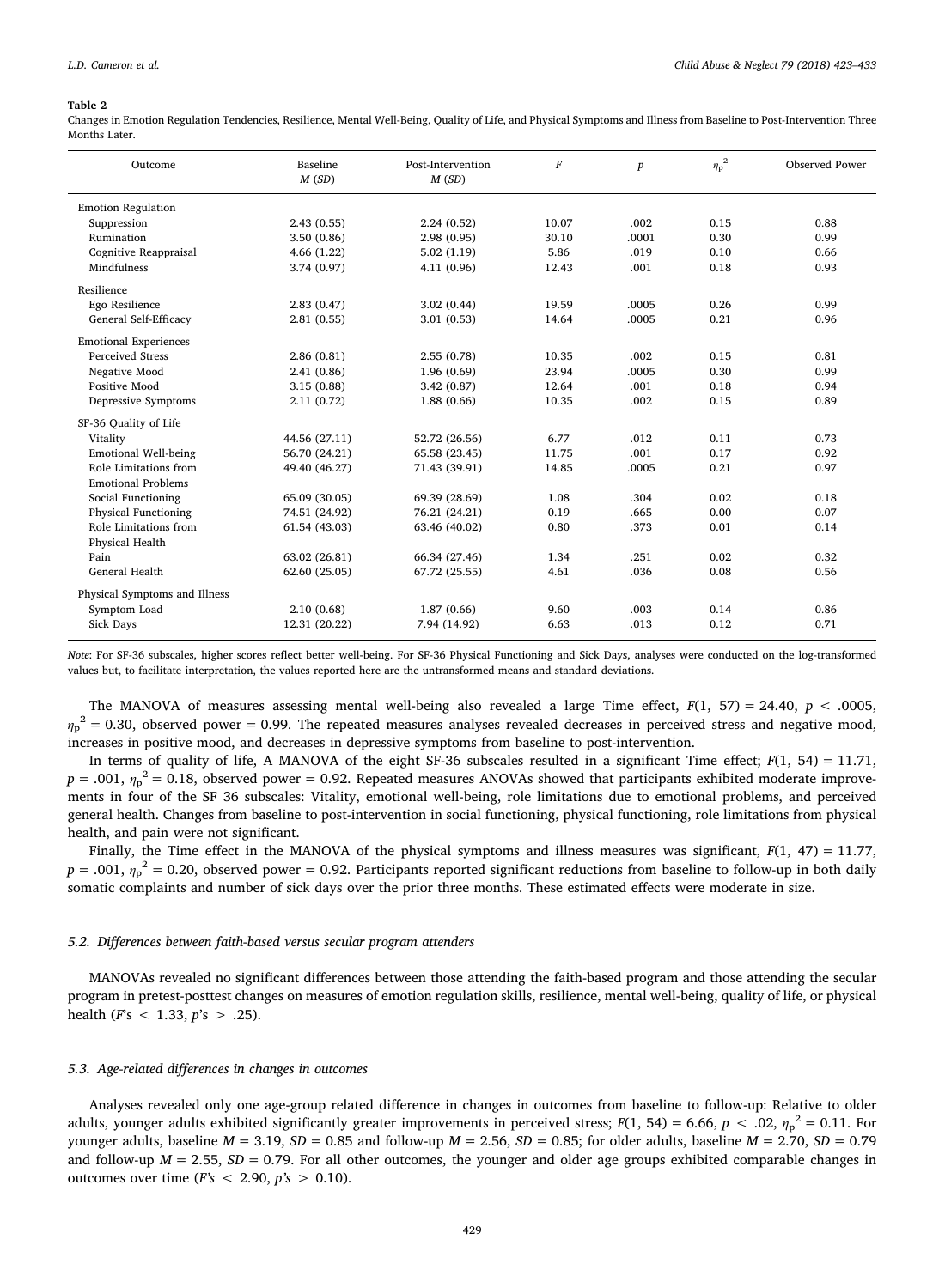# 6. Discussion

The present findings provide evidence that participation in the ACE Overcomers program is associated with moderate to large improvements in emotion regulation skills, psychological resilience, mental health, specific facets of quality of life, and physical health problems for adult community residents. The faith-based and secular versions of the program yielded comparable levels of improvements in these indices of psychological and physical well-being, indicating that both versions can confer these benefits. The absence of changes in the social and physical functioning facets of quality of life suggest that the program's immediate impact may not extend to these life domains, although further research can evaluate whether these facets improve in other population groups or over longer periods of time. The study adds empirical support for the psychosocial and health benefits of emotion regulation interventions for vulnerable populations ([Cameron et al., 2007](#page-8-10); [Giese-Davis et al., 2002](#page-9-22)). The findings further prior research by demonstrating the promise in applying an emotion regulation perspective to improve resilience of adults suffering from ACEs. Unlike past childhood experiences which are immutable, emotion regulation and resilience represent malleable targets for intervention. Emotion regulation skills can be useful and cost-effective mechanisms for laying the foundation for improvements in mental and physical well-being.

The findings are consistent with theoretical models whereby childhood adversity is conceptualized as the immutable foundation for social, emotional, and cognitive problems, which are mediating variables in relationships between childhood adversity and impaired mental well-being, physical well-being, and quality of life. Growing evidence supports the mediational role of emotion regulation tendencies in the links between childhood maltreatment and mental health outcomes or psychopathology [\(Berking &](#page-8-6) [Wupperman, 2012;](#page-8-6) [Kim & Cicchetti, 2010](#page-9-31)), and they are also plausible mediators of other health outcomes more broadly. For example, reappraisal and suppression have been shown to be related to psychosocial functioning and well-being across the lifespan ([John & Gross, 2004\)](#page-9-32), and emotional suppression in particular has been linked with physical health outcomes such as cardiovascular disease [\(Mauss & Gross, 2004](#page-9-33)). The improvements in multiple outcomes associated with mental and physical well-being are also consistent with theories of psychological resilience [\(Fredrickson et al., 2003\)](#page-9-21) and emotion regulation [\(Gross, 2008\)](#page-9-14) as assets that can foster well-being and resolution of previous traumatic experiences ([Poole, Dobson, & Pusch, 2017b\)](#page-9-34). The observed reductions in physical symptoms and sick days as well as the improvements in perceived general health are encouraging endpoints that support further research on the physical health benefits of emotion regulation interventions for people suffering from ACEs. Such research could extend the evidence provided by the present, self-reported data by using objective measures of health as well as indices of health care use and costs. That 70% of the sample reported one or more chronic illnesses and an additional 11% were hypertensive or had high cholesterol attests to their vulnerability in terms of physical health status. The sample's high illness and risk burden is consistent with growing evidence on the critical health needs of adults with a history of ACEs.

The 78% program retention rate of the study participants is promising in light of the psychologically and socially vulnerable community sample, the substantial time commitment of program participation, and the voluntary nature of program participation. It suggests that the ACE Overcomers program is of appeal to a substantial proportion of those who started it. Study participants who dropped out of the program differed from the completers only in that they tended to be younger on average. The completers and noncompleters are likely to be at comparable risk for deleterious health and other consequences as research suggests that, across different age cohorts of adults, ACEs have a similar relative contribution to multiple adverse outcomes ([Dube, Felitti, Dong, Giles, & Anda,](#page-8-18) [2003\)](#page-8-18). In terms of program acceptability, younger adults are likely to experience more difficulties in attending the program due to family responsibilities as well as work and other time demands. It is also possible that younger adults may find the program less appealing. Yet analyses revealed that, compared to older adults, younger adults exhibited greater improvements in perceived stress and equivalent levels of improvement in all other outcomes over time. The program thus appears to be as beneficial for younger adults as for older adults, and potentially more helpful in improving stress levels for younger adults.

That 11% of the sample fell out of contact over the three-month period reflects in part the difficulties of following this vulnerable population over time. The proportion who otherwise failed to return the follow-up questionnaire was low (6%). We could have applied statistical techniques that can take into account the missing data due to non-responses at follow-up to obtain greater statistical power. However, we chose to take the more conservative approach of conducting analyses only on those participants who completed the follow-up questionnaire. Imputing missing values are likely to have yielded larger effect sizes.

Strengths of this Phase II trial include the recruitment of a community sample diverse in age, ethnicity, marital status, and employment status and with moderate to high ACE scores on average. Another strength of the trial was the high degree of integrity in program delivery as indicated by the process evaluation. Finally, the program evaluation was conducted by an independent research team which reduced the risk of demand characteristics and social desirability concerns biasing participant responses.

Several study limitations highlight specific directions for future research. First, the study was limited by the use of a pretestposttest design with no comparison group. However, prior research suggests that the observed improvements are unlikely to reflect improvements that would occur naturally and systematically over the study period. In prior research, we have found that the outcomes assessed are highly stable over a three-month period in the absence of intervention for adult community populations ([Hamilton, Cameron, & Zawadzki, 2018](#page-9-35)). Nevertheless, alternative explanations for the systematic improvements involving threats to internal validity such as attention effects, regression to the mean, maturation, attrition, and placebo effects remain possible. The present study demonstrates feasibility in recruiting community residents with moderate to high ACE scores to participate in a randomized, controlled trial of the ACE Overcomers program and provides estimates of effect sizes for calculating sample sizes for such a trial.

Another study limitation is that a sizeable proportion of program enrollees did not consent to study participation and so we cannot determine the extent to which the observed improvements in well-being extend to this group. In further research, recruitment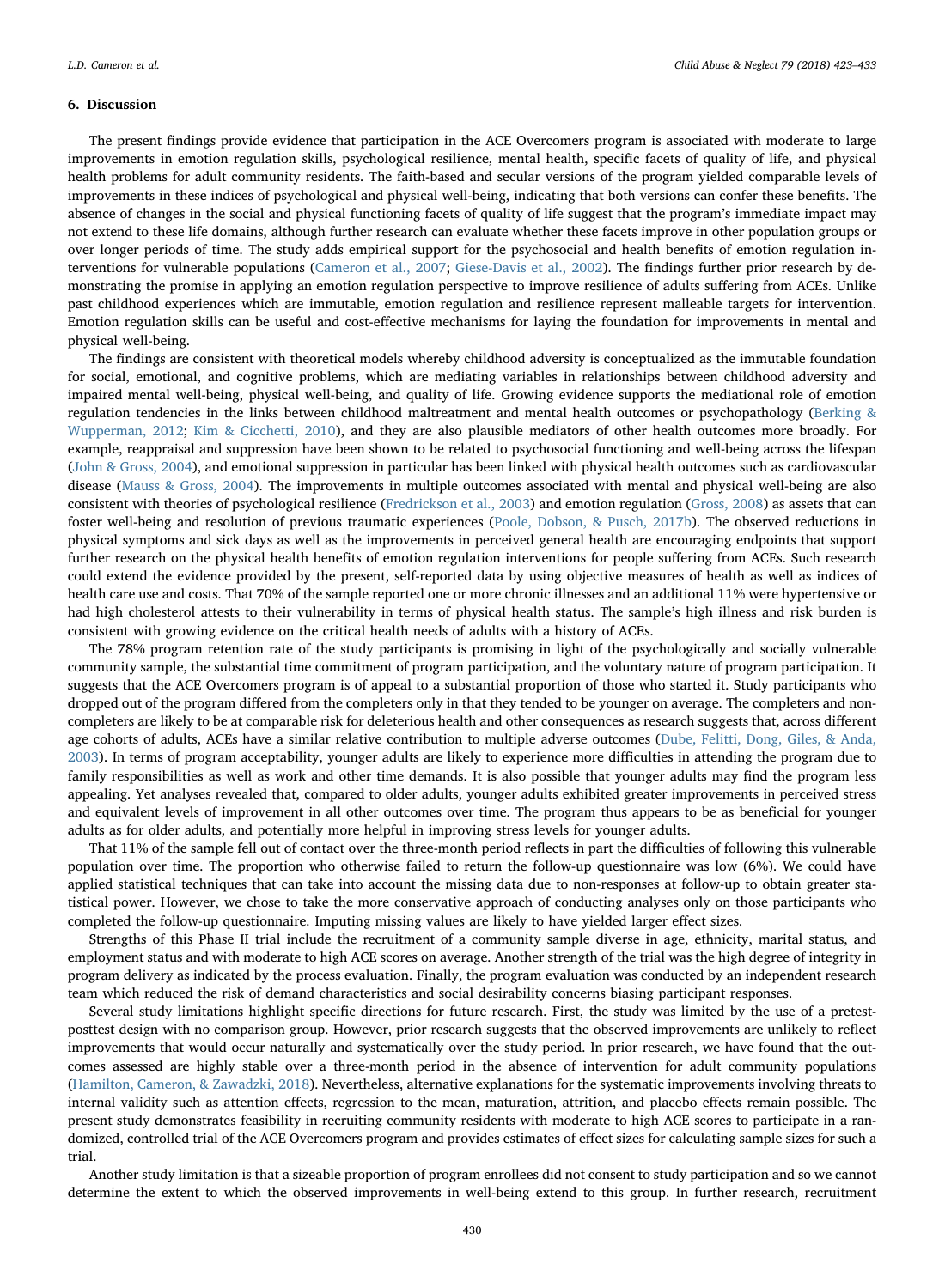strategies should target barriers such as reticence of this vulnerable sample to share personal feelings and troubling experiences and lack of time or motivation to complete and mail back questionnaires. The large number of questionnaires included in this study, while providing rich information about intervention-associated changes in a wide array of psychological, social, and physical health factors, may have been a particular barrier to recruitment. The present study findings can inform the development of shorter and more targeted questionnaires for use in future research. This study was designed to assess only immediate posttest outcomes, and future research should incorporate more distal follow-up assessments to test the duration of the intervention effects. Finally, the study design precluded tests of mediation. Future research could test the mediational effects of improved resiliency and emotion regulation skills in the relationships between program participation and physical and mental well-being. Such analyses can provide insights into the pathways through which improvements take place, which in turn can inform improvements in the intervention.

Other directions for future research warrant attention. First, growing evidence points to the potential roles of shame, guilt, and anger in mediating the relationships between trauma and adverse outcomes [\(Aakvaag et al., 2016;](#page-8-19) [Holl et al., 2016](#page-9-36)). Further research can examine the impact of the ACE Overcomers intervention on these specific emotional experiences and whether they mediate the intervention's effects on psychosocial and physical well-being. In addition, the intervention and measures could be expanded to include a focus on improving sleep hygiene as another pathway through which people can improve their psychological and physical quality of life. This research direction is supported by growing evidence that ACEs are positively associated with sleep disturbances in adulthood ([Chapman et al., 2011](#page-8-20)), and insufficient sleep in turn is associated with increased risk for chronic illnesses, mental distress, and risky health behaviors ([Strine & Chapman, 2005\)](#page-9-37). Finally, in light of evidence linking childhood maltreatment with insecure attachment styles (e.g., [Perlman, Dawson, Dardis, Egan, & Anderson, 2016\)](#page-9-38), future research could evaluate the roles of attachment styles in the processes through which ACEs lead to deficits in emotion regulation skills, weakened resilience, and adverse psychosocial and physical outcomes.

To conclude, the present findings provide evidence that participation in the ACE Overcomers program can lead to improvements in emotion regulation skills, psychological resilience and well-being, certain facets of quality of life, reduced illness days, and reduced somatic symptoms for community residents suffering from ACEs. More broadly, the evidence supports the benefits of the intervention approach of targeting emotion regulation skills as a means of improving psychological resilience, mental well-being, and physical health for adults with a history of childhood adversity. The findings represent a promising step in translational research that can bridge the gaps between trauma-informed assessment and community interventions.

#### References

- <span id="page-8-19"></span>Aakvaag, H. F., Thoresen, S., Wentzel-Larsen, T., Dyb, G., Røysamb, E., & Olff[, M. \(2016\). Broken and guilty since it happened: A population study of trauma-related](http://refhub.elsevier.com/S0145-2134(18)30106-6/sbref0005) [shame and guilt after violence and sexual abuse.](http://refhub.elsevier.com/S0145-2134(18)30106-6/sbref0005) Journal of Affective Disorders, 204, 16–23.
- <span id="page-8-12"></span>Adverse Childhood Experiences Study (2017). The ACE score. Retrieved from<http://www.acestudy.org/the-ace-score.html>.
- <span id="page-8-1"></span>Anda, R., Felitti, V., Bremner, J. D., Walker, J., Whitfield, C., Perry, B., ... Giles, W. (2006). The enduring effects of abuse and related adverse experiences in childhood. A convergence of evidence from neurobiology and epidemiology. European Archives of Psychiatry and Clinical Neuroscience, 256, 174–186. [http://dx.doi.org/10.](http://dx.doi.org/10.1007/s00406-005-0624-4) [1007/s00406-005-0624-4.](http://dx.doi.org/10.1007/s00406-005-0624-4)
- <span id="page-8-6"></span>[Berking, M., & Wupperman, P. \(2012\). Emotion regulation and mental health: Recent](http://refhub.elsevier.com/S0145-2134(18)30106-6/sbref0020) findings, current challenges, and future directions. Current Opinion in Psychiatry, 25[, 128](http://refhub.elsevier.com/S0145-2134(18)30106-6/sbref0020)–134.
- <span id="page-8-9"></span>Blanchard-Fields, F. (2007). Everyday problem solving and emotion. Current Directions in Psychological Science, 16, 26-31. [http://dx.doi.org/10.1111/j.1467-8721.](http://dx.doi.org/10.1111/j.1467-8721.2007.00469.x) [2007.00469.x](http://dx.doi.org/10.1111/j.1467-8721.2007.00469.x).
- <span id="page-8-14"></span>Block, J., & Kremen, A. M. (1996). IQ and ego-resiliency: Conceptual and empirical connections and separateness. Journal of Personality and Social Psychology, 70, 349–361. <http://dx.doi.org/10.1037/0022-3514.70.2.349>.
- <span id="page-8-4"></span>Boyes, M. E., Hasking, P. A., & Martin, G. (2016). Adverse life experience and psychological distress in adolescence: Moderating and mediating effects of emotion regulation and rumination. Stress and Health, 32, 402–410. [http://dx.doi.org/10.1002/smi.2635.](http://dx.doi.org/10.1002/smi.2635)
- <span id="page-8-11"></span>Brothers, B. M., Yang, H.-C., Strunk, D. R., & Andersen, B. L. (2011). Cancer patients with major depressive disorder: Testing a biobehavioral/cognitive behavior intervention. Journal of Consulting and Clinical Psychology, 79, 253–260. <http://dx.doi.org/10.1037/a0022566>.
- <span id="page-8-2"></span>Brown, D. W., Anda, R. F., Tiemeier, H., Felitti, V. J., Edwards, V. J., Croft, J. B., ... Giles, W. H. (2009). Adverse childhood experiences and the risk of premature mortality. American Journal of Preventive Medicine, 37, 389–396. <http://dx.doi.org/10.1016/j.amepre.2009.06.021>.
- <span id="page-8-8"></span>Brown, K. W., & Ryan, R. M. (2003). The benefits of being present: Mindfulness and its role in psychological well-being. Journal of Personality and Social Psychology, 84, 822–848. <http://dx.doi.org/10.1037/0022-3514.84.4.822>.
- <span id="page-8-15"></span>[Caldwell, J. G., & Shaver, P. R. \(2012\). Exploring the cognitive-emotional pathways between adult attachment and ego-resiliency.](http://refhub.elsevier.com/S0145-2134(18)30106-6/sbref0055) Individual Differences Research, 10, 141–[152.](http://refhub.elsevier.com/S0145-2134(18)30106-6/sbref0055)
- <span id="page-8-10"></span>Cameron, L. D., Booth, R. J., Schlatter, M., Ziginskas, D., & Harman, J. E. (2007). Changes in emotion regulation and psychological adjustment following use of a group psychosocial support program for women recently diagnosed with breast cancer. Psycho-Oncology, 16, 171–180. [http://dx.doi.org/10.1002/pon.1050.](http://dx.doi.org/10.1002/pon.1050)
- <span id="page-8-5"></span>[Cameron, L. D., Hamilton, W. K., & Carroll, P. \(2018\). Emotion regulation skills: Pathways to resilience for adults with adverse childhood experiences.](http://refhub.elsevier.com/S0145-2134(18)30106-6/sbref0065) Manuscript in [preparation](http://refhub.elsevier.com/S0145-2134(18)30106-6/sbref0065).
- <span id="page-8-7"></span>Cameron, L. D., & Jago, L. (2008). Emotion regulation interventions: A common-sense model approach. British Journal of Health Psychology, 13, 215–221. [http://dx.doi.](http://dx.doi.org/10.1348/135910708X288800) [org/10.1348/135910708X288800.](http://dx.doi.org/10.1348/135910708X288800)
- <span id="page-8-17"></span>[Cameron, L. D., & Nicholls, G. \(1998\). Expression of stressful experiences through writing: E](http://refhub.elsevier.com/S0145-2134(18)30106-6/sbref0075)ffects of a self-regulation manipulation for pessimists and optimists. Health [Psychology, 17](http://refhub.elsevier.com/S0145-2134(18)30106-6/sbref0075), 84–92.
- <span id="page-8-20"></span>[Chapman, D. P., Wheaton, A. G., Anda, R. F., Croft, J. B., Edwards, V. J., Liu, Y., ... Perry, G. S. \(2011\). Adverse childhood experiences and sleep disturbances in adults.](http://refhub.elsevier.com/S0145-2134(18)30106-6/sbref0080) [Sleep Medicine, 12](http://refhub.elsevier.com/S0145-2134(18)30106-6/sbref0080), 773–779.
- <span id="page-8-16"></span>[Cohen, S., Kamarck, T., & Mermelstein, R. \(1983\). A global measure of perceived stress.](http://refhub.elsevier.com/S0145-2134(18)30106-6/sbref0085) Journal of Health and Social Behavior, 24, 385–396.
- <span id="page-8-0"></span>[Dube, S. R., Anda, R. F., Felitti, V. J., Croft, J. B., Edwards, V. J., & Giles, W. H. \(2001\). Growing up with parental alcohol abuse: Exposure to childhood abuse, neglect](http://refhub.elsevier.com/S0145-2134(18)30106-6/sbref0090) [and household dysfunction.](http://refhub.elsevier.com/S0145-2134(18)30106-6/sbref0090) Child Abuse and Neglect, 25, 1627–1640.
- <span id="page-8-18"></span>Dube, S. R., Felitti, V. J., Dong, M., Giles, W. H., & Anda, R. F. (2003). The impact of adverse childhood experiences on health problems: Evidence from four birth cohorts dating back to 1900. Preventive Medicine, 37, 268–277. [http://dx.doi.org/10.1016/S0091-7435\(03\)00123-3](http://dx.doi.org/10.1016/S0091-7435(03)00123-3).
- <span id="page-8-13"></span>Dube, S. R., Williamson, D. F., Thompson, T., Felitti, V. J., & Anda, R. F. (2004). Assessing the reliability of retrospective reports of adverse childhood experiences among adult HMO members attending a primary care clinic. Child Abuse & Neglect, 28, 729–737. [http://dx.doi.org/10.1016/j.chiabu.2003.08.009.](http://dx.doi.org/10.1016/j.chiabu.2003.08.009)
- <span id="page-8-3"></span>Edwards, V. J., Dube, S. R., Felitti, V. J., & Anda, R. F. (2007). It's OK to ask about past abuse. American Psychologist, 62, 327–328. [http://dx.doi.org/10.1037/0003-](http://dx.doi.org/10.1037/0003-066X62.4.327) [066X62.4.327.](http://dx.doi.org/10.1037/0003-066X62.4.327)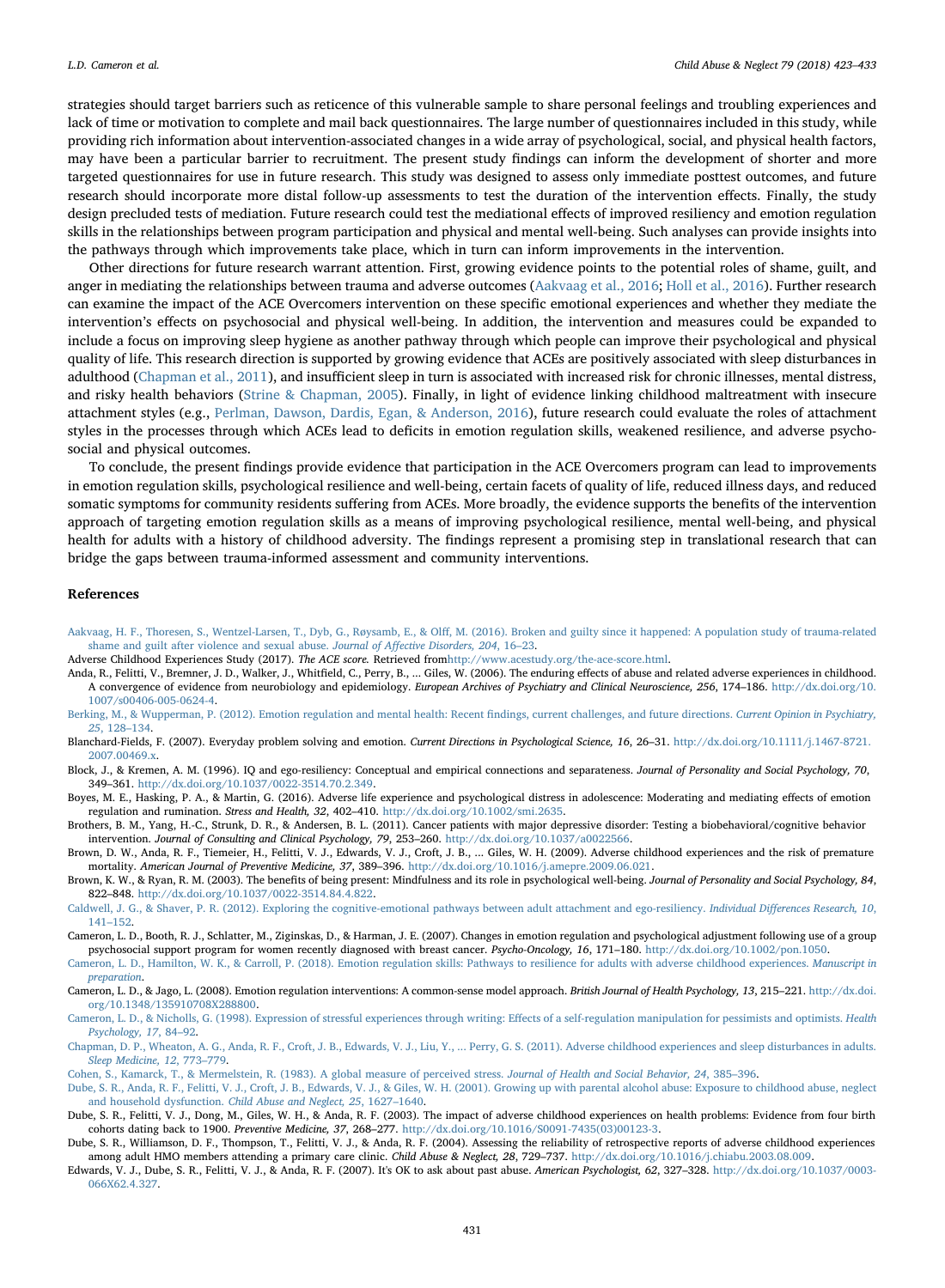- <span id="page-9-7"></span>Fang, X., Brown, D. S., Florence, C. S., & Mercy, J. A. (2012). The economic burden of child maltreatment in the united states and implications for prevention. Child Abuse & Neglect, 36, 156–165. [http://dx.doi.org/10.1016/j.chiabu.2011.10.006.](http://dx.doi.org/10.1016/j.chiabu.2011.10.006)
- <span id="page-9-0"></span>Felitti, V. J., Anda, R. F., Nordenberg, D., Williamson, D. F., Spitz, A. M., Edwards, V., ... Marks, J. S. (1998). Relationship of childhood abuse and household dysfunction to many of the leading causes of death in adults. American Journal of Preventive Medicine, 14, 245-258. [http://dx.doi.org/10.1016/S0749-3797\(98\)](http://dx.doi.org/10.1016/S0749-3797(98)00017-8) [00017-8](http://dx.doi.org/10.1016/S0749-3797(98)00017-8).
- <span id="page-9-21"></span>Fredrickson, B. L., Tugade, M. M., Waugh, C. E., & Larkin, G. R. (2003). What good are positive emotions in crisis? A prospective study of resilience and emotions following the terrorist attacks on the United States on September 11th, 2001. Journal of Personality and Social Psychology, 84, 365-376. [http://dx.doi.org/10.1037/](http://dx.doi.org/10.1037/0022-3514.84.2.365) [0022-3514.84.2.365.](http://dx.doi.org/10.1037/0022-3514.84.2.365)
- <span id="page-9-22"></span>Giese-Davis, J., Koopman, C., Butler, L. D., Classen, C., Cordova, M., Fobair, P., ... Spiegel, D. (2002). Change in emotion-regulation strategy for women with metastatic breast cancer following supportive-expressive group therapy. Journal of Consulting and Clinical Psychology, 70, 916-925. [http://dx.doi.org/10.1037/0022-006X.70.](http://dx.doi.org/10.1037/0022-006X.70.4.916) [4.916](http://dx.doi.org/10.1037/0022-006X.70.4.916).
- <span id="page-9-14"></span>[Gross, J. J. \(2008\). Emotion and emotion regulation: Personality processes and individual di](http://refhub.elsevier.com/S0145-2134(18)30106-6/sbref0130)fferences. In O. P. John, R. W. Robins, & L. A. Pervin (Eds.). Handbook of personality: Theory and research[\(3rd ed.\). New York, NY: Guilford Press p. 701](http://refhub.elsevier.com/S0145-2134(18)30106-6/sbref0130)–724.
- <span id="page-9-28"></span>Gross, J. J., & John, O. P. (2003). Individual differences in two emotion regulation processes: Implications for affect, relationships, and well-being. Journal of Personality and Social Psychology, 85, 348–362. <http://dx.doi.org/10.1037/0022-3514.85.2.348>.
- <span id="page-9-4"></span>Hall, J., Porter, L., Longhi, D., Becker-Green, J., & Dreyfus, S. (2012). Reducing adverse childhood experiences (ACE) by building community capacity: A summary of Washington Family Policy Council research findings. Journal of Prevention & Intervention in the Community, 40, 325-334. [http://dx.doi.org/10.1080/10852352.](http://dx.doi.org/10.1080/10852352.2012.707463) [2012.707463.](http://dx.doi.org/10.1080/10852352.2012.707463)
- <span id="page-9-35"></span>[Hamilton, W. K., Cameron, L. D., & Zawadzki, M. \(2018\). A longitudinal survey assessing associations of adverse childhood experiences with attachment styles,](http://refhub.elsevier.com/S0145-2134(18)30106-6/sbref0145) [emotion regulation tendencies, and psychological and physical well-being in a national sample of adults in the United States.](http://refhub.elsevier.com/S0145-2134(18)30106-6/sbref0145) Manuscript in preparation
- <span id="page-9-26"></span>Hardt, J., Vellaisamy, P., & Schoon, I. (2010). Sequelae of prospective versus retrospective reports of adverse childhood experiences. Psychological Reports, 107, 425–440. [http://dx.doi.org/10.2466/02.04.09.10.16.21.PR0.107.5.425-440.](http://dx.doi.org/10.2466/02.04.09.10.16.21.PR0.107.5.425-440)
- <span id="page-9-23"></span>Hofmann, S. G., Sawyer, A. T., Witt, A. A., & Oh, D. (2010). The effect of mindfulness-based therapy on anxiety and depression: A meta-analytic review. Journal of Consulting and Clinical Psychology, 78, 169–183. [http://dx.doi.org/10.1037/a0018555.](http://dx.doi.org/10.1037/a0018555)
- <span id="page-9-36"></span>Holl, J., Wolff[, S., Schumacher, M., Hocker, A., Arens, E., Spindler, G., ... Barnow, S. \(2016\). Substance use to regulate posttraumatic shame in individuals with](http://refhub.elsevier.com/S0145-2134(18)30106-6/sbref0160) childhood abuse and neglect. [Development and Psychopathology, 29](http://refhub.elsevier.com/S0145-2134(18)30106-6/sbref0160), 737–749.
- <span id="page-9-13"></span>Hunt, T. K. A., Slack, K. S., & Berger, L. M. (2017). Adverse childhood experiences and behavioral problems in middle childhood. Child Abuse & Neglect, 67, 391–402. <http://dx.doi.org/10.1016/j.chiabu.2016.11.005>.
- <span id="page-9-17"></span>Jazaieri, H., McGonigal, K., Jinpa, T., Doty, J. R., Gross, J. J., & Goldin, P. R. (2014). A randomized controlled trial of compassion cultivation training: Effects on mindfulness, affect, and emotion regulation. Motivation and Emotion, 38, 23–35. <http://dx.doi.org/10.1007/s11031-013-9368-z>.
- <span id="page-9-32"></span>John, O. P., & Gross, J. J. (2004). Healthy and unhealthy emotion regulation: Personality processes, individual differences, and life span development. Journal of Personality, 72, 1301–1334. <http://dx.doi.org/10.1111/j.1467-6494.2004.00298.x>.
- <span id="page-9-5"></span>Kagi, R., & Regala, D. (2012). Translating the Adverse Childhood Experiences (ACE) study into public policy: Progress and possibility in Washington State. Journal of Prevention & Intervention in the Community, 40, 271–277. <http://dx.doi.org/10.1080/10852352.2012.707442>.
- <span id="page-9-1"></span>Kalmakis, K. A., & Chandler, G. E. (2015). Health consequences of adverse childhood experiences: A systematic review. Journal of the American Association of Nurse Practitioners, 27, 457–465. <http://dx.doi.org/10.1002/2327-6924.12215>.
- <span id="page-9-10"></span>Kalmakis, K. A., Meyer, J. S., Chiodo, L., & Leung, K. (2015). Adverse childhood experiences and chronic hypothalamic-pituitary-adrenal activity. Stress, 18, 446-450. [http://dx.doi.org/10.3109/10253890.2015.1023791.](http://dx.doi.org/10.3109/10253890.2015.1023791)
- <span id="page-9-31"></span>Kim, J., & Cicchetti, D. (2010). Longitudinal pathways linking child maltreatment, emotion regulation, peer relations, and psychopathology. Journal of Child Psychology and Psychiatry, 51, 706–716. [http://dx.doi.org/10.1111/j.1469-7610.2009.02202.x.](http://dx.doi.org/10.1111/j.1469-7610.2009.02202.x)
- <span id="page-9-15"></span>Kuster, F., Orth, U., & Meier, L. L. (2012). Rumination mediates the prospective effect of low self-esteem on depression. Personality and Social Psychology Bulletin, 38, 747–759. [http://dx.doi.org/10.1177/0146167212437250.](http://dx.doi.org/10.1177/0146167212437250)
- <span id="page-9-18"></span>LeBlanc, S., Uzun, B., Pourseied, K., & Mohiyeddini, C. (2017). Effect of an emotion regulation training program on mental well-being. International Journal of Group Psychotherapy, 67, 108–123. [http://dx.doi.org/10.1080/00207284.2016.1203585.](http://dx.doi.org/10.1080/00207284.2016.1203585)
- <span id="page-9-20"></span>Lockridge, D. (2012a). Overcoming a diffi[cult childhood: Biblical principles to overcome the mental, emotional, and physical e](http://refhub.elsevier.com/S0145-2134(18)30106-6/sbref0210)ffects of abuse and dysfunction. Atwater, CA: ACE [Overcomers, Inc](http://refhub.elsevier.com/S0145-2134(18)30106-6/sbref0210).
- <span id="page-9-19"></span>Lockridge, D. (2012b). Overcoming a diffi[cult childhood: Principles to overcome the mental, emotional, and physical e](http://refhub.elsevier.com/S0145-2134(18)30106-6/sbref0215)ffects of abuse and dysfunction. Atwater, CA: ACE [Overcomers, Inc](http://refhub.elsevier.com/S0145-2134(18)30106-6/sbref0215).
- <span id="page-9-2"></span>Lupien, S. J., McEwen, B. S., Gunnar, M. R., & Heim, C. (2009). Effects of stress throughout the lifespan on the brain, behaviour and cognition. Nature Reviews Neuroscience, 10, 434–445. <http://dx.doi.org/10.1038/nrn2639>.
- <span id="page-9-33"></span>[Mauss, I. B., & Gross, J. J. \(2004\). Emotion suppression and cardiovascular disease: Is hiding feelings bad for your heart? In L. A. Temoshok, I. Nyklicek, & A.](http://refhub.elsevier.com/S0145-2134(18)30106-6/sbref0225) Vingerhoets (Eds.). [The expression of emotion and health](http://refhub.elsevier.com/S0145-2134(18)30106-6/sbref0225)London: Brunner-Routledge pp. 62–81.
- <span id="page-9-6"></span>McCrory, C., Dooley, C., Layte, R., & Kenny, R. A. (2015). The lasting legacy of childhood adversity for disease risk in later life. Health Psychology, 34, 687–696. [http://](http://dx.doi.org/10.1037/hea0000147) [dx.doi.org/10.1037/hea0000147](http://dx.doi.org/10.1037/hea0000147).
- <span id="page-9-25"></span>Meng, Y., Ahman, T., & Pickett, M. (2015). [Californians with the top chronic conditions: 11 million and counting. California health care almanac 2015](http://refhub.elsevier.com/S0145-2134(18)30106-6/sbref0235). Oakland: California [Health Care Foundation](http://refhub.elsevier.com/S0145-2134(18)30106-6/sbref0235).
- <span id="page-9-3"></span>Miller, G. E., Chen, E., & Parker, K. J. (2011). Psychological stress in childhood and susceptibility to the chronic diseases of aging: Moving toward a model of behavioral and biological mechanisms. Psychological Bulletin, 137, 959–997. <http://dx.doi.org/10.1037/a0024768>.
- <span id="page-9-16"></span>Nyklíč[ek, I., Vingerhoets, A., & Zeelenberg, M. \(Eds.\). \(2011\).](http://refhub.elsevier.com/S0145-2134(18)30106-6/sbref0245) Emotion regulation and well-being. New York: Springer New York.
- <span id="page-9-24"></span>Ong, A. D., Bergeman, C. S., Bisconti, T. L., & Wallace, K. A. (2006). Psychological resilience, positive emotions, and successful adaptation to stress in later life. Journal of Personality and Social Psychology, 91, 730–749. [http://dx.doi.org/10.1037/0022-3514.91.4.730.](http://dx.doi.org/10.1037/0022-3514.91.4.730)
- <span id="page-9-11"></span>Paquola, C., Bennett, M. R., & Lagopoulos, J. (2016). Understanding heterogeneity in grey matter research of adults with childhood maltreatment: A meta-analysis and review. Neuroscience & Biobehavioral Reviews, 69, 299–312. <http://dx.doi.org/10.1016/j.neubiorev.2016.08.011>.
- <span id="page-9-38"></span>[Perlman, M. R., Dawson, A. E., Dardis, C. M., Egan, T., & Anderson, T. \(2016\). The association between childhood maltreatment and coping strategies: The indirect](http://refhub.elsevier.com/S0145-2134(18)30106-6/sbref0260) effect through attachment. [The Journal of Genetic Psychology: Research and Theory on Human Development, 177](http://refhub.elsevier.com/S0145-2134(18)30106-6/sbref0260), 156–171.
- <span id="page-9-8"></span>Poole, J. C., Dobson, K. S., & Pusch, D. (2017a). Anxiety among adults with a history of childhood adversity: Psychological resilience moderates the indirect effect of emotion dysregulation. Journal of Affective Disorders, 217, 144–152. [http://dx.doi.org/10.1016/j.jad.2017.03.047.](http://dx.doi.org/10.1016/j.jad.2017.03.047)
- <span id="page-9-34"></span>Poole, J. C., Dobson, K. S., & Pusch, D. (2017b). Childhood adversity and adult depression: The protective role of psychological resilience. Child Abuse & Neglect, 64, 89–100. <http://dx.doi.org/10.1016/j.chiabu.2016.12.012>.
- <span id="page-9-30"></span>Radloff, L. S. (1977). The CES-D scale. Applied Psychological Measurement, 1, 385–401. [http://dx.doi.org/10.1177/014662167700100306.](http://dx.doi.org/10.1177/014662167700100306)
- <span id="page-9-12"></span>Reading, R. (2006). The enduring effects of abuse and related adverse experiences in childhood. A convergence of evidence from neurobiology and epidemiology. Child: Care, Health and Development, 32, 253-256. http://dx.doi.org/10.1111/j.1365-2214.2006.00614 2.x.
- <span id="page-9-9"></span>Salinas-Miranda, A. A., Salemi, J. L., King, L. M., Baldwin, J. A., Berry, E., Austin, D. A., ... Salihu, H. M. (2015). Adverse childhood experiences and health-related quality of life in adulthood: Revelations from a community needs assessment. Health and Quality of Life Outcomes, 13, 123. [http://dx.doi.org/10.1186/s12955-015-](http://dx.doi.org/10.1186/s12955-015-0323-4) [0323-4.](http://dx.doi.org/10.1186/s12955-015-0323-4)
- <span id="page-9-29"></span>Schwarzer, R., & Jerusalem, M. (1995). Generalized self-effi[cacy scale. In J. Weinman, S. Wright, & M. Johnston \(Eds.\).](http://refhub.elsevier.com/S0145-2134(18)30106-6/sbref0290) Measures in health psychology: A user's portfolio. Causal and control beliefs[Windsor: UK: NFER-NELSON pp. 35](http://refhub.elsevier.com/S0145-2134(18)30106-6/sbref0290)–37.
- <span id="page-9-37"></span><span id="page-9-27"></span>[Strine, T. W., & Chapman, D. P. \(2005\). Associations of frequent sleep insu](http://refhub.elsevier.com/S0145-2134(18)30106-6/sbref0295)fficiency with health-related quality of life and health behaviors. Sleep Medicine, 6, 23–27. Trapnell, P. D. (1997). RRQ Short forms. Retrieved fro[mhttp://www.paultrapnell.com/measures/RRQ.pdf.](http://www.paultrapnell.com/measures/RRQ.pdf)